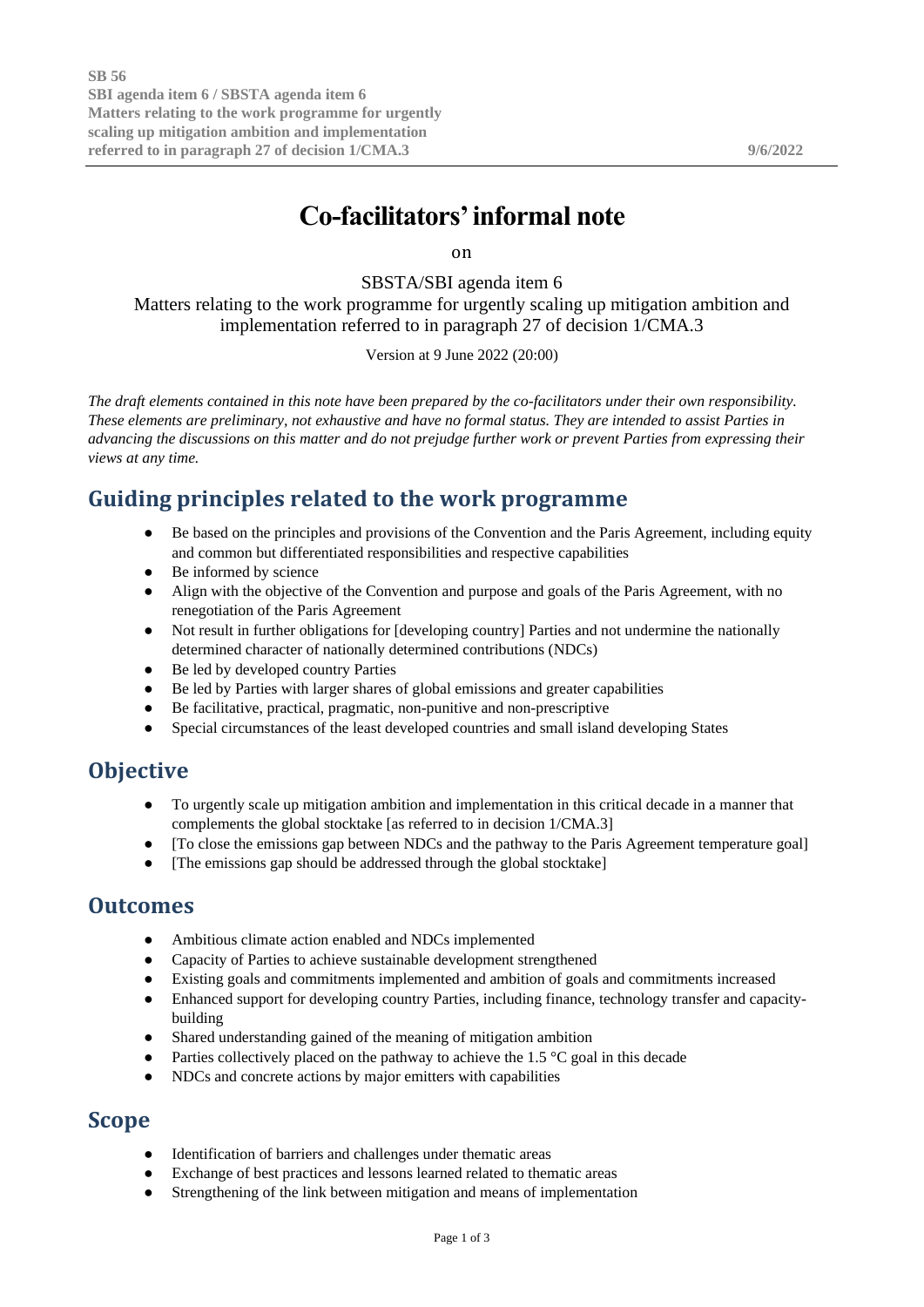- Recognition of technology as an enabler of mitigation
- Organization of work under the following potential thematic areas:
	- o Thematic areas from the contribution of Working Group III to the Sixth Assessment Report of the Intergovernmental Panel on Climate Change (IPCC)
	- o IPCC sectors
	- o Thematic areas that do not duplicate the work of the IPCC
	- o Just transition
	- o Thematic areas that link with the Sustainable Development Goals
	- o Elements in decision 1/CMA.3 (e.g. reduction in emissions of gases other than carbon dioxide, transition towards low-emission energy systems, generation of clean power, implementation of energy efficiency measures, phasedown of unabated coal power, phase-out of inefficient fossil fuel subsidies)
	- o Thematic areas arising from findings in the reports on the synthesis of NDCs and long-term lowemission development strategies (LT-LEDS)
	- o Aligning NDCs with LT-LEDS
	- o Legal and institutional frameworks supporting the implementation of the NDCs and LT-LEDS
	- o Institutional mechanisms to strengthen NDCs
	- o Circular economy approaches
	- o Sustainable lifestyles
	- o Carbon pricing
	- o Economic diversification
	- o Impact of response measures
	- o Mitigation co-benefits of adaptation
	- o [Real progress of] Glasgow Breakthrough work areas
	- o How to bring down the green premium associated with low carbon technologies and facilitate their rapid deployment worldwide (for steel, hydrogen, land transportation, power)
	- o Ambition related to means of implementation and fulfilment of obligations on finance by developed countries
	- o Pre-2020 achievement and gap
	- o Equitable access to the remaining carbon budget
	- o [Thematic areas that link mitigation, adaptation, and loss and damage][Thematic areas that do not duplicate topics covered by constituted bodies]
	- o Benchmarks to assess mitigation progress (e.g. peak emissions, halving of emissions by 2030)
	- o [Sectoral approach with target benchmark][Voluntary sectoral target][No universal sectoral, gas and policy-specific targets]
	- o Global study of mitigation potential to identify a menu of actions with flexibility for Parties to decide on specific actions in a nationally determined manner
	- o Cosmobiocentric and econocentric approaches

# **Modalities**

- Timeline:
	- o Run until 2030
	- o Focused plan for next two to three years
	- o [Start activities (e.g. discuss findings in the reports on the synthesis of NDCs and LT-LEDS) before COP 27/CMA 4 (November 2022)] [No activity before COP 27/CMA 4 (November 2022)]
- Platform to share experience and knowledge (e.g. success stories, challenges, plans, mitigation policies and measures, technologies), with a focus on implementation of NDCs
- [Four][Several] virtual and/or in-person workshops, regional workshops or intersessional workshops
- Workshops can be held in conjunction with regional climate weeks and/or relevant events such as the IRENA Assembly
- Technical dialogues
- Participation of government officials from relevant line ministries
- Non-Party stakeholder participation